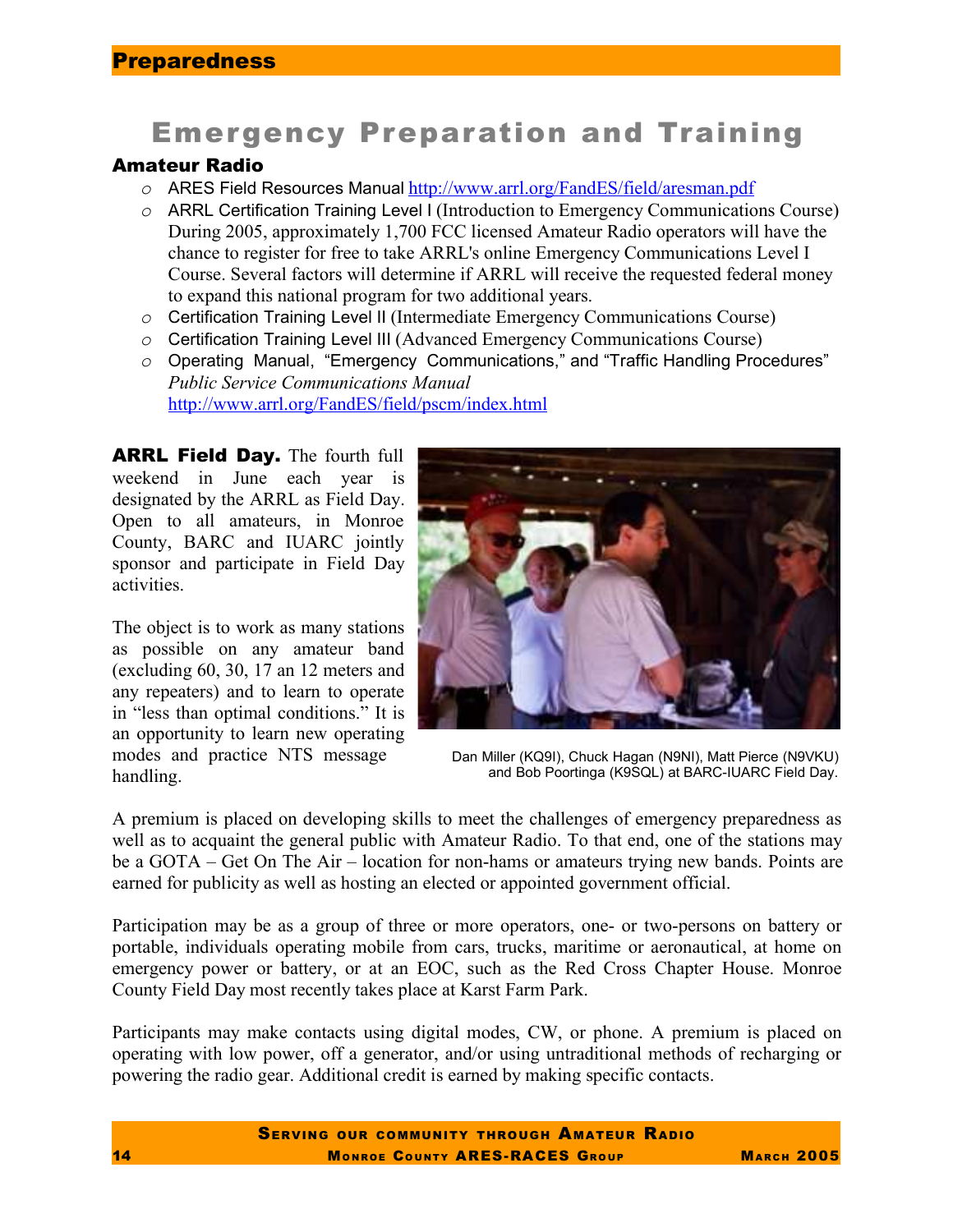Monroe County ARES nets are held under auspices of the ARRL. ARES nets are widely used in Public Service events as *Informal Directed* nets for emergency practice and as *Formal Directed* nets in emergencies. The level of formality is set by the NCS.

Monroe County ARES emergency net practice is held at 0030 UTC (7:30 PM local EST) on the WB8TLH 2-meter repeater at 146.640 MHz (-) with no PL tone.

A Simplex net is conducted on 146.580 MHz at 0100 UTC (8:00 PM local EST) or immediately following the Monday repeater net. All amateur radio operators are invited and welcome to participate in either or both.

Monroe County ARES Public Service Nets have included communications support for the Hilly Hundred Weekend (Bicycle Tour) Red Cross Golf Outing Indiana State Science Olympiad July 4<sup>th</sup> Fireworks Hoosier Hills Bike Tour Hoosier 200 Relay Run

These practice/public service activities may be on WB9TLH (146.640 MHz (-)), K9IU (146.940 MHz (-)) or other repeater frequencies made available for the events by the repeater association(s), owners, and/or control operators or on Simplex frequencies as needed.

ARES net reports to ARRL (through the EC) should include

 $\Box$  category of the net:

**CE** (communications exercise) **A** (alert), **SE** (special exercise), **TD** (test or drill)

- $\Box$  callsign(s) of NCS, auxiliary NCS and critical participants
- $\Box$  starting and ending time
- $\Box$  number of NTS format messages (not local traffic or announcements)
- $\Box$  repeater call and frequency or simplex frequency.

ARES conducts an Indiana Section ARES Emergency Net every the 4<sup>th</sup> Sunday of every month at 1300 UTC (8:00 AM local EST) on 3.910 MHz just prior to the 1330 session of the Indiana Traffic Net (ITN). The purpose of this monthly net is to disseminate timely information for all stations interested in emergency communications and provide a forum for discussion of emergency communications activities.

**Monroe County RACES** operational nets may only be requested by local, state or federal EMA. RACES will schedule a practice NET to be held at regular times to be communicated to all members. The nets will be on the Monroe County Repeater Association WB9TLH frequency of 146.640, the secondary, Indiana University ARC K9IU frequency of 146.94, or the secondary, W9WIN Repeater system frequency of 443.775. There will be one (1) emergency exercise per calendar year. All RACES members are encouraged to participate.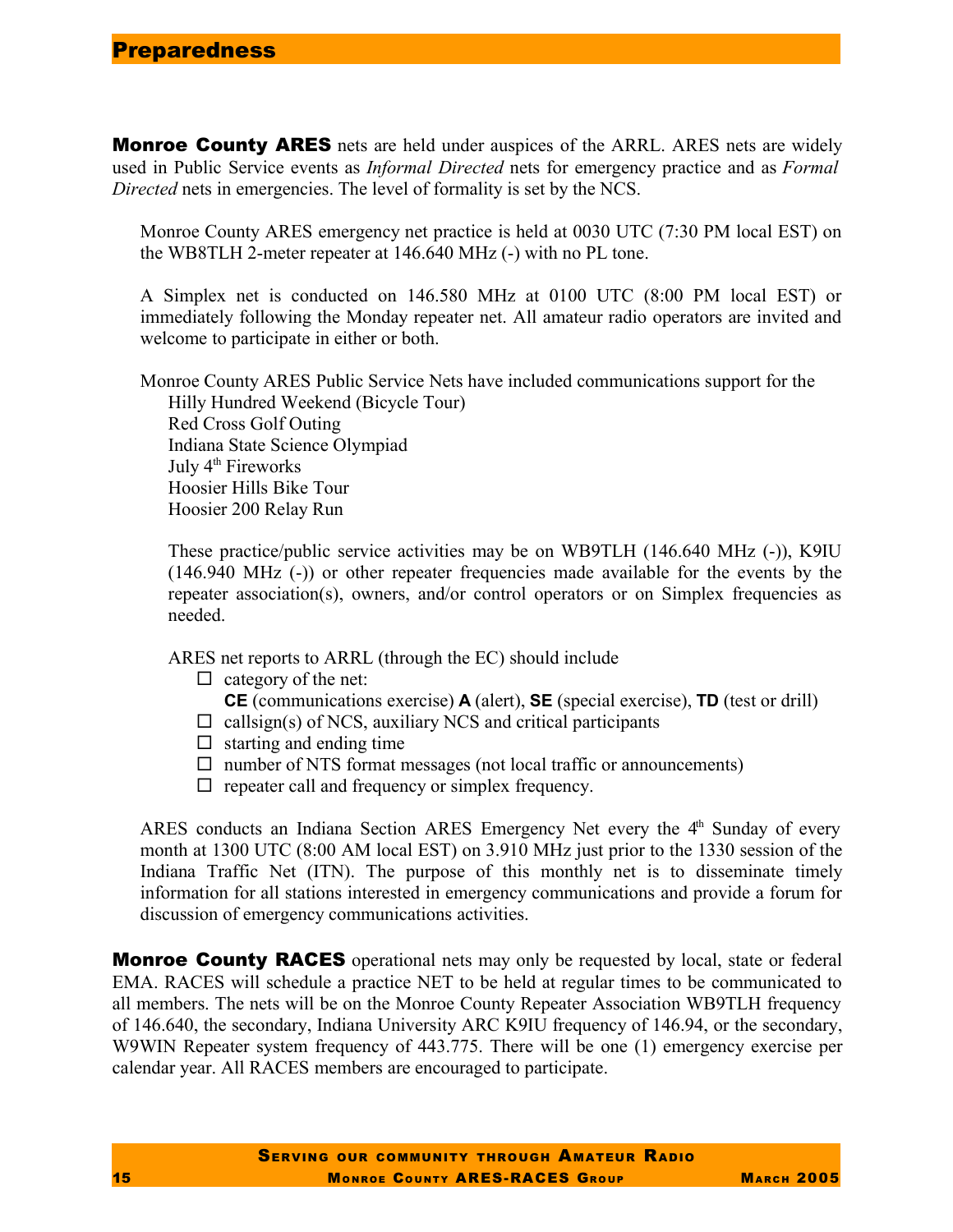The **Central Indiana Skywarn System** has a Test Net which is conducted every first Monday of every month at 0100 UTC (8:00 PM local EST) on the 146.970 MHz repeater, which is linked with the 442.650 MHz repeater. This net meets for instruction and training in emergency preparedness and the handling of traffic. Representatives from all 39 NWS counties test access capability to this repeater system with check-in to the net.

**Military Affiliate Radio Service [MARS]** operates periodically in various types of scheduled networks on military frequencies outside of amateur bands: administrative networks (day-to-day management), traffic networks (third party traffic); emergency networks, technical nets and training nets. MARS nets operate in different modes: high frequency (HF) single sideband (SSB) voice, RATT, VHF, PACKET, PACTOR, GTOR, CLOVER and Slow Scan TV on US Army MARS frequencies -- 3.348.5, 6.997.5, 14.403.5, 40.95, and 143.99, MHz. Navy/Marine frequencies are not usually public.

The **Bloomington Amateur Radio Club [BARC]** <http://www.barcradio.org> offers radio communications support to community, educational, and non-profit charitable events: Usng amateur radio for provides our operators the opportunity to use the skills and tactics that are often part of unexpected events requiring community-service communications networks.

The Indiana University K9IU Amateur Radio Club [IUARC]  $\frac{\text{th}}{\text{t}}$  //www.indiana.edu/~k9iu/> provides a service to the university and Bloomington community with communication for events on the IU campus and Bloomington area. During times of emergency when normal communication methods have been disrupted, IUARC amateur radio operators provide support and collaboration with BARC.



Murl McRae (WA9CWT) and Assistant EC/RACES Officer Maynard Raggio (N9PTG) operate HF at Field Day.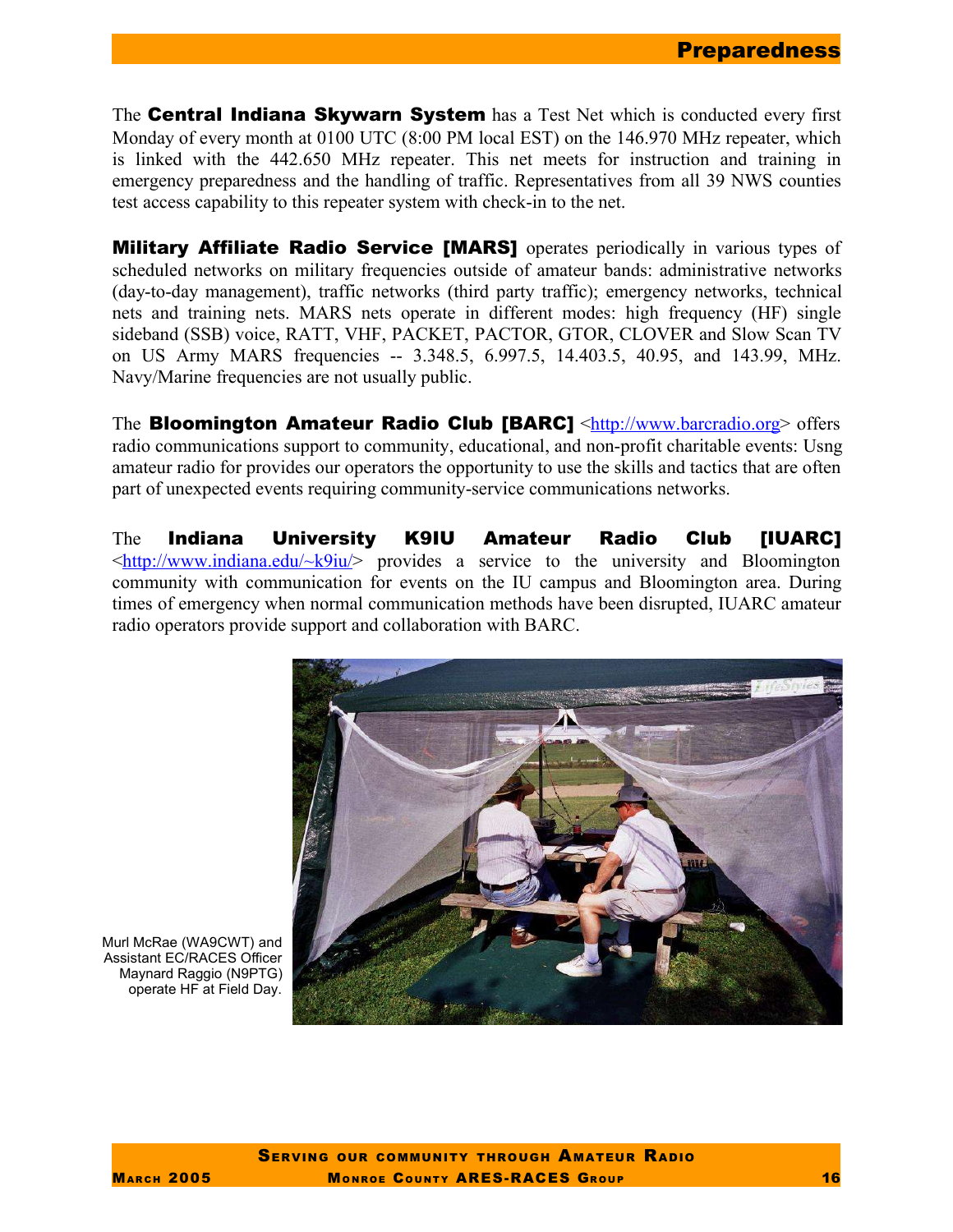### Federal Emergency Management Agency [FEMA]

IS-1 Emergency Program Manager IS-5 Hazardous Material: A Citizen's Orientation IS-7 A Citizen's Guide to Disaster Assistance IS-100 Introduction to Incident Command System and IS-195 Basic Incident Command System IS-120 An Orientation to Community Disaster Exercises IS-271 Anticipating Hazardous Weather & Community Risk IS-275 The Role of the EOC in Community Preparedness, Response and Recovery IS-288 The Role of Voluntary Agencies in Emergency Management Q-534 Emergency Response to Terrorism These are a sample. FEMA offers course at the Emergency Management Institute and through The Independent Study Program. Most of the ISP coursework is downloadable from <http:www.training.fema.gov/EMIWeb/IS/> | Courses.

#### Monroe County EMA

Certification Basic Training Class Monroe County EMA National Incident Management System [NIMS] Monroe County EMA Resource Management Monroe County EMA Emergency Debris Management

## Monroe County Red Cross

**Health and Safety Classes** <http://www.bloomington.in.us/~redcross/hast.html>

Disaster Services Training First Aid Instructor Training Adult CPR Training Basic Aid Training Infant and Child CPR First Aid for Children Community CPR First Aid Basics Adult CPR with AED Training Standard First Aid

AED Instructor Bridge CPR and First Aid Challenges CPR for Professional Rescuer CPR/ProRescuer Bridge

Disaster Resistant Neighborhood Project http://www.bloomington.in.us/~redcross/drn.html

#### **Publications**

*Are You Ready for a Tornado? Flash Floods and Floods Are You Ready for a Thunderstorm? NOAA Weather Radio*

*Emergency Preparedness Checklist Thunderstorms, Tornadoes, Lightning*

National Cave Rescue Commission-sponsored cave search and rescue classes.

**National Weather Service-**sponsored Weather Spotter Training

### SET – Simulated Emergency Training

At any time between September 1 and November 30, ARES groups conduct a state and national simulated emergency response based upon a scenario which ideally involves Amateur Radio, public and private response agencies, and NTS. The state and national exercise is on a specified date.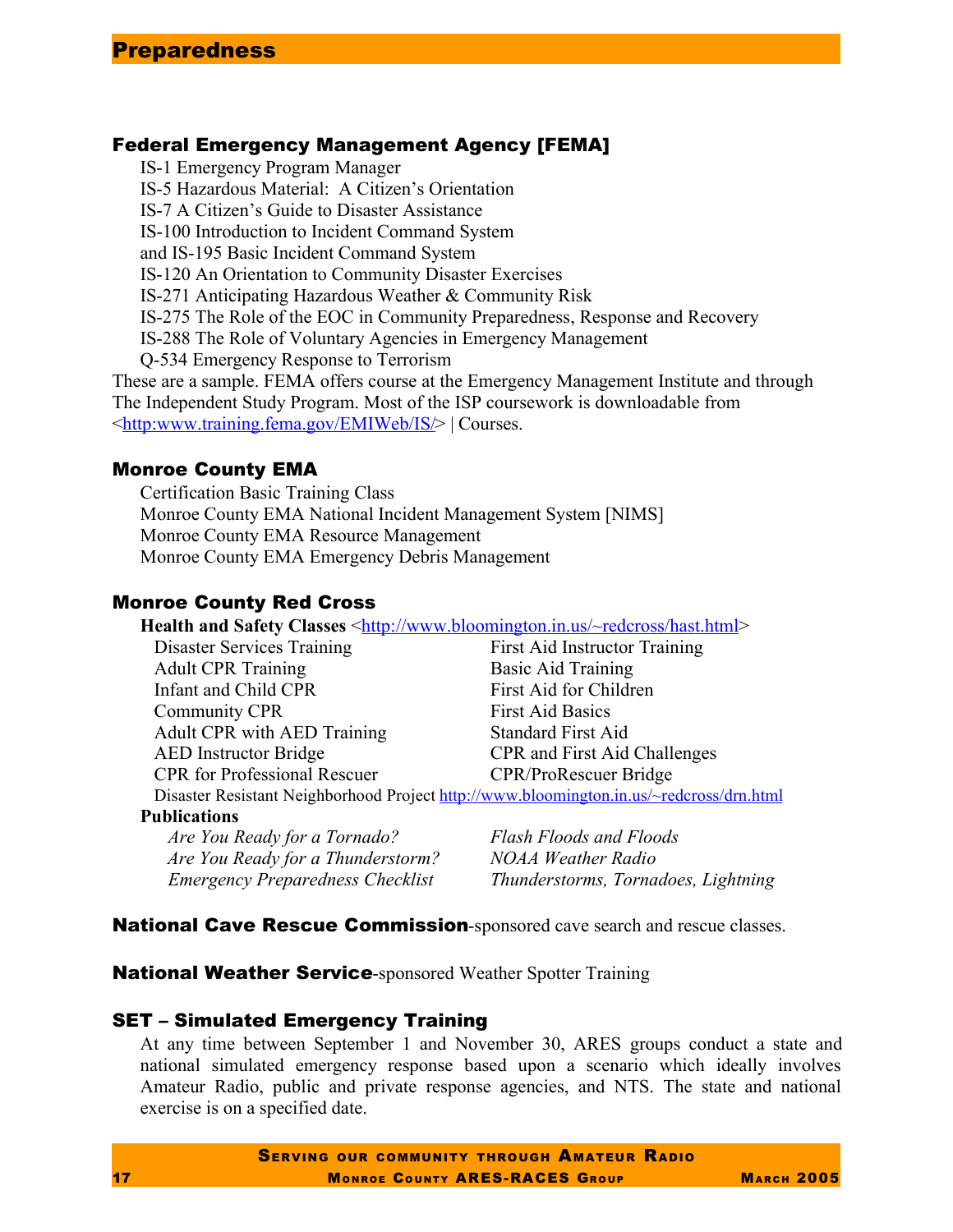# **Severe Weather Safety**

Indiana continues to rank in the top ten nationally in tornado occurrences, tornado-related fatalities and tornado damage costs. Indiana also experiences significant severe thunderstorm damage. It is important to be familiar with severe weather terms and safety rules before the weather gets bad.

A WEATHER WATCH is issued when conditions are right for a tornado to develop. Keep alert to changing weather conditions and tune into a radio or television for developments. A WARNING is issued when a tornado has been sighted or is indicated by radar. Go immediately to a safe place.

#### **Severe Weather Definitions**

**Tornado** -- A violently rotating column of air, usually forming a pendent from a cumulus cloud, where circulation reaches the ground. A tornado usually starts as a funnel cloud and may be accompanied by a loud roaring noise. Tornados can move at speeds up to 60 mph, with winds speeds up to 300 mph and sizes over a mile in diameter.

**Funnel Cloud** -- A violently rotating column of air that does not reach the ground. If the funnel cloud reaches the ground, it becomes a tornado.

**Severe Thunderstorms** -- A thunderstorm accompanied by winds (sustained or gusts) of 58 mph (50 knots) or more and hail 3/4 inch in diameter or larger.

**Flash Flood** -- A flood which happens within a few hours after a heavy or excessive rainfall.

#### **Tornado Safety**

**In Homes** -- Get away from windows, doors and outside walls. Go to the basement. If you do not have a basement, take shelter in a first-floor bathroom or closet located near the center of the house. If possible, get under heavy furniture or cover your head with blankets or pillows.

**In Schools** -- Go to the lowest floor or basement. Go to small interior rooms or hallways. Stay away from windows. Avoid auditoriums and gymnasiums or structures with wide, free-span roofs, which often collapse if struck by tornado-force winds.

**In Public Buildings** -- Go immediately to a designated shelter area or to an interior hallway or small room on the lowest floor. Stay away from windows. Do not use elevators. Do not go to your parked car.

**Outside --** Move away from the approaching tornado at right angles, if possible. If there is not time to move or find suitable shelter, leave your car and crouch down in a ditch or depression. Avoid large trees, metal poles and other electric conductors.

**In Mobile Homes** -- Mobile homes should be abandoned immediately. If there are no reinforced buildings or underground shelters nearby, take cover in a ditch or depression. Be sure to cover your head with your arms or hands.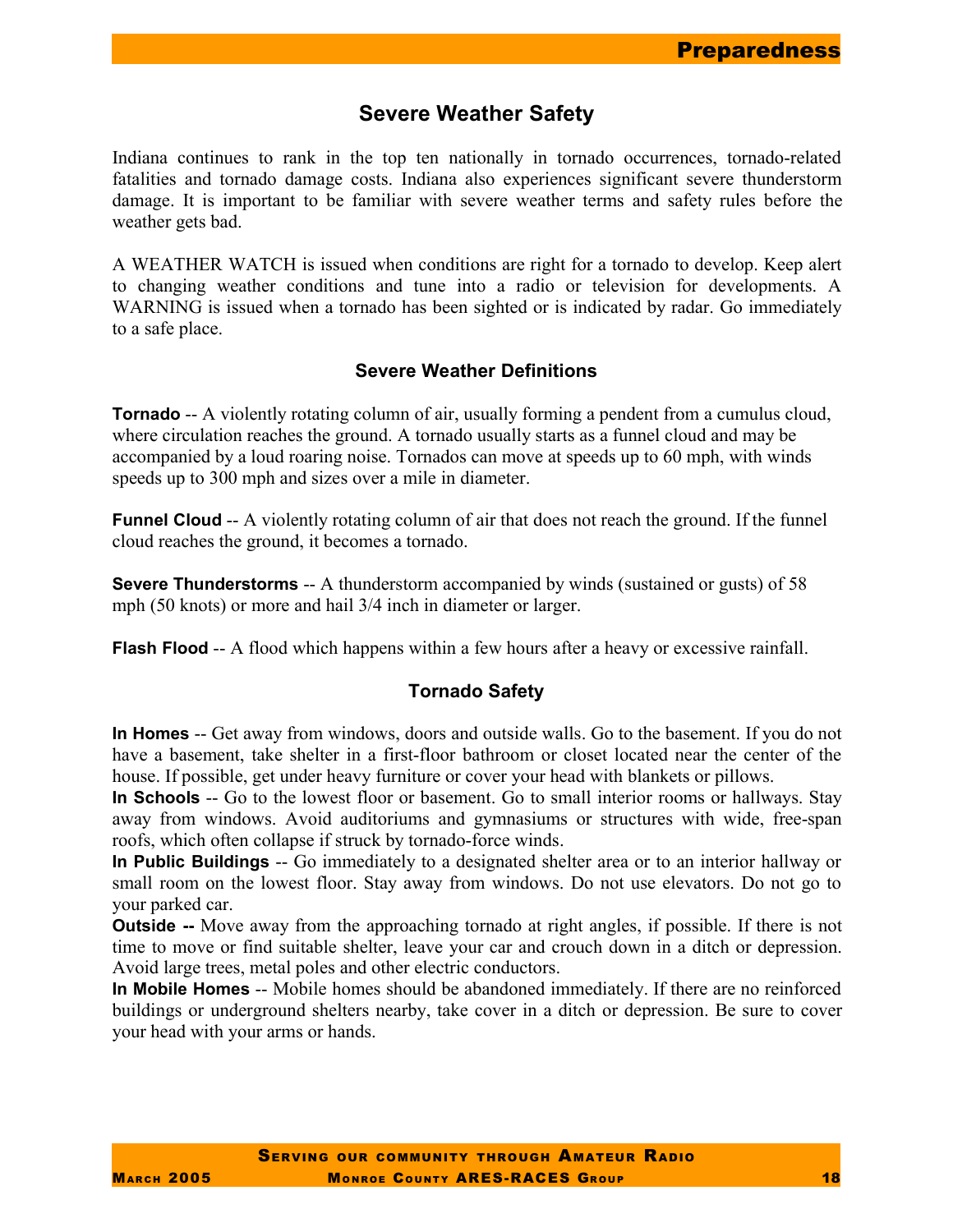### **Tornado Facts**

- o Tornadoes can occur at any time of the year.
- o Tornadoes are most likely to occur between 3 PM and 9 PM, but can occur at all hours of the day and night.
- o The average tornado moves from southwest to northeast, but tornadoes have been known to move in any direction.
- o The average forward speed is 30 mph, but may vary from nearly stationary to 70 mph.
- o Indiana averages 20 tornadoes and 4 tornado fatalities each year.
- $\circ$  Indiana's biggest outbreak of tornadoes was on June 2 and 3, 1990, with 37 tornadoes.
- o The Super Outbreak of 21 tornadoes in Indiana on April 3, 1974, killed 48 Hoosiers.

#### **Tornado Classifications**

**Weak Tornadoes (F0, F1):** Eighty-eight (88) percent of all tornadoes are these weak tornadoes. They generally only last 1-10 minutes and their winds are slower than 100 mph.

**Strong Tornadoes (F2, F3):** Eleven (11) percent of all tornadoes last 20 minutes or longer and cause 30% of all tornado-related deaths. Their winds reach 110-205 mph.

**Violent Tornadoes (F4, F5):** Only 1% of all tornadoes are this violent. They cause 70% of all tornado-related deaths with winds greater than 205 mph and lasting over an hour.

#### **Floods and Flash Floods Safety**

Floods and flash floods are the number one cause of deaths associated with thunderstorms with an average of 110 fatalities nationwide each year. A water depth of two feet will cause most vehicles to float and only six inches of fast-moving water can knock you off your feet. If flooding occurs, get to higher ground and away from areas subject to flooding. Avoid areas already flooded and do not attempt to cross flowing streams. Never drive through flooded roadways as road beds may be washed out under flood waters. If your vehicle is suddenly caught in rising water, leave it immediately and seek higher ground. Be especially cautious at night when it is harder to recognize flood dangers.

### **Lightning Safety**

Lightning kills 73 Americans and causes several hundred million dollars in property damage each year. To avoid danger, watch for signs of approaching storms. If you can hear thunder, seek shelter in a building or car immediately. Count the number of seconds between a flash of lightning and the next clap of thunder and divide that number by 5 to determine the distance in miles to the lightning. When lightning is present, get out of boats and away from water. Avoid using the telephone or other electrical appliances. If caught outside, find a low spot away from trees, fences, and poles. If you feel your skin tingle or your hair stands on end, squat low to the ground on the balls of your feet.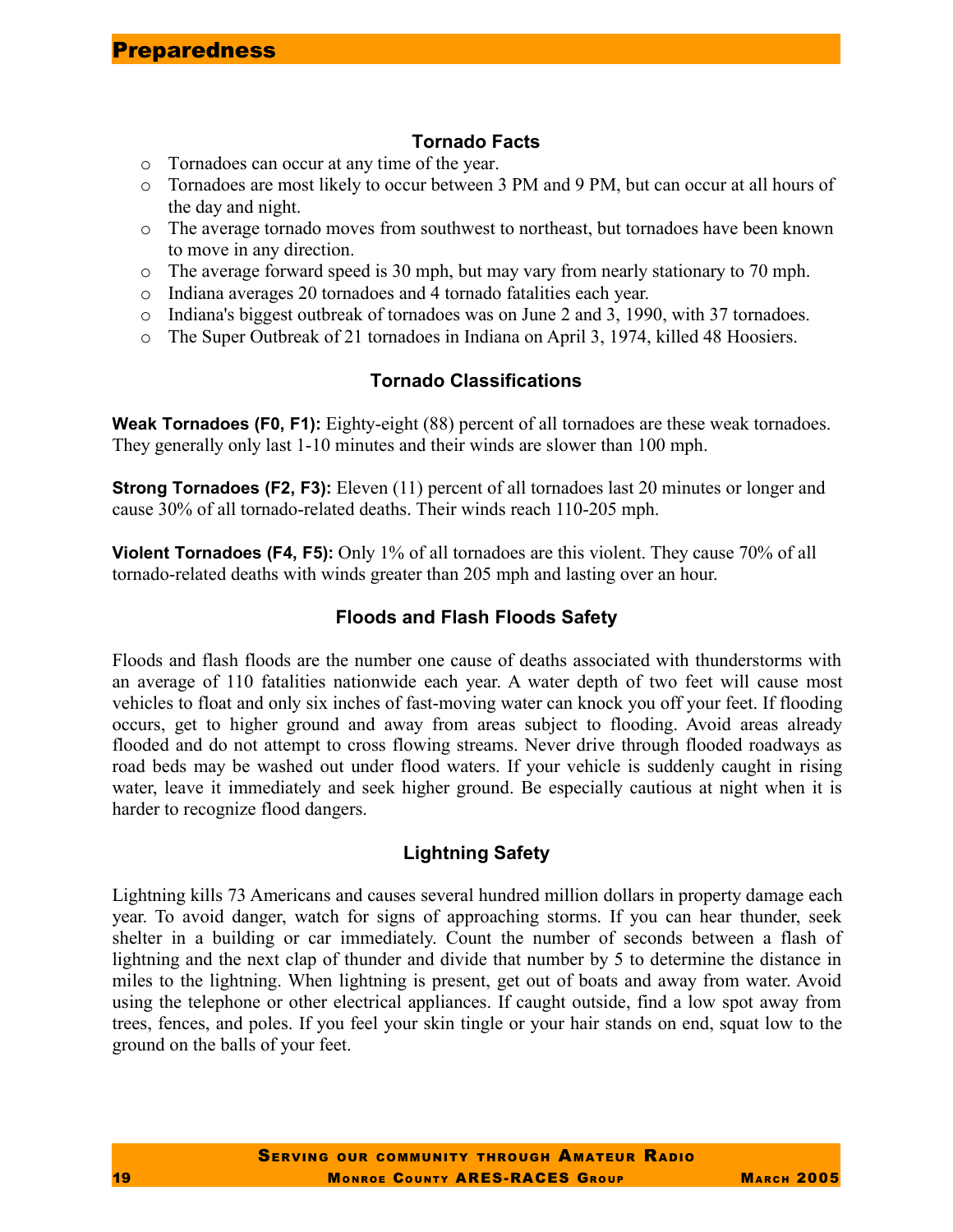# **Hazardous Material Incidents**

Hazardous materials [HAZMAT] refers to any substances or materials which if realeased in an uncontrolled manner (spilled) can be harmful to to people, animals, crops, water systems or other elements of the environment. The list is long and includes explosives, gases. Flammable and combustible liquids, flammable solids or substances, poisonous and infectous substances, radioactive materials, and corrosives.

One of the major problems is to determine what chemicals are where and in what quantities. The US Department of Transportation [DOT] has established definitions of various classes of hazardous materials, established placarding and marking requirements for containers and packages, and adopted an international cargo commodity numbering system.

DOT requires that all freight containers, trucks and rail cars transporting these materials display placards identifying the hazard class or classes of the materials they are carrying. The placards are diamond shaped, 10-inches on a side, color-coded and show an icon or graphic symbol depiucting the hazard class. They are displayed on the ends and sides of transport vehicles. A four-digit number may be displayed on the placard or on an adjacent rectangular orange panel. Two of the more common include **1993** (chemicals, including road tar, cosmetics, diesel fuel and home heating oil) and **1203** (gasoline).

In addition to the placards, warning labels must be displayed on most packages containing hazardous materials -- smaller versions of the placards (4-inches on a side). In some cases, more than one label must be displayed, placed next to each other. In addition to labels for each of the DOT hazard classes, other labels with specific warning messages may be required. Individual containers also have tobe accompanied by shipping papers which contain the proper shipping name, the four-digit ID number and other information about the hazards of the materials.

# **HAZMAT Guidelines**

- $\Box$  Approach the scene cautiously from uphill and downwind. If you heve binoculars, use them
- $\Box$  Attempt to identify
	- $\Box$  the 4-digit number on the placard or orange panel
	- $\Box$  the 4-digit number (preceded by "UN/NA" on shipping paper or package
	- $\Box$  the "name" of the material on shipping paper, placard or package
- $\Box$  Call for help immediately and let the experts handle the situation. Do not attempt to take any actin beyond your level of training. Know what you are capable of doing.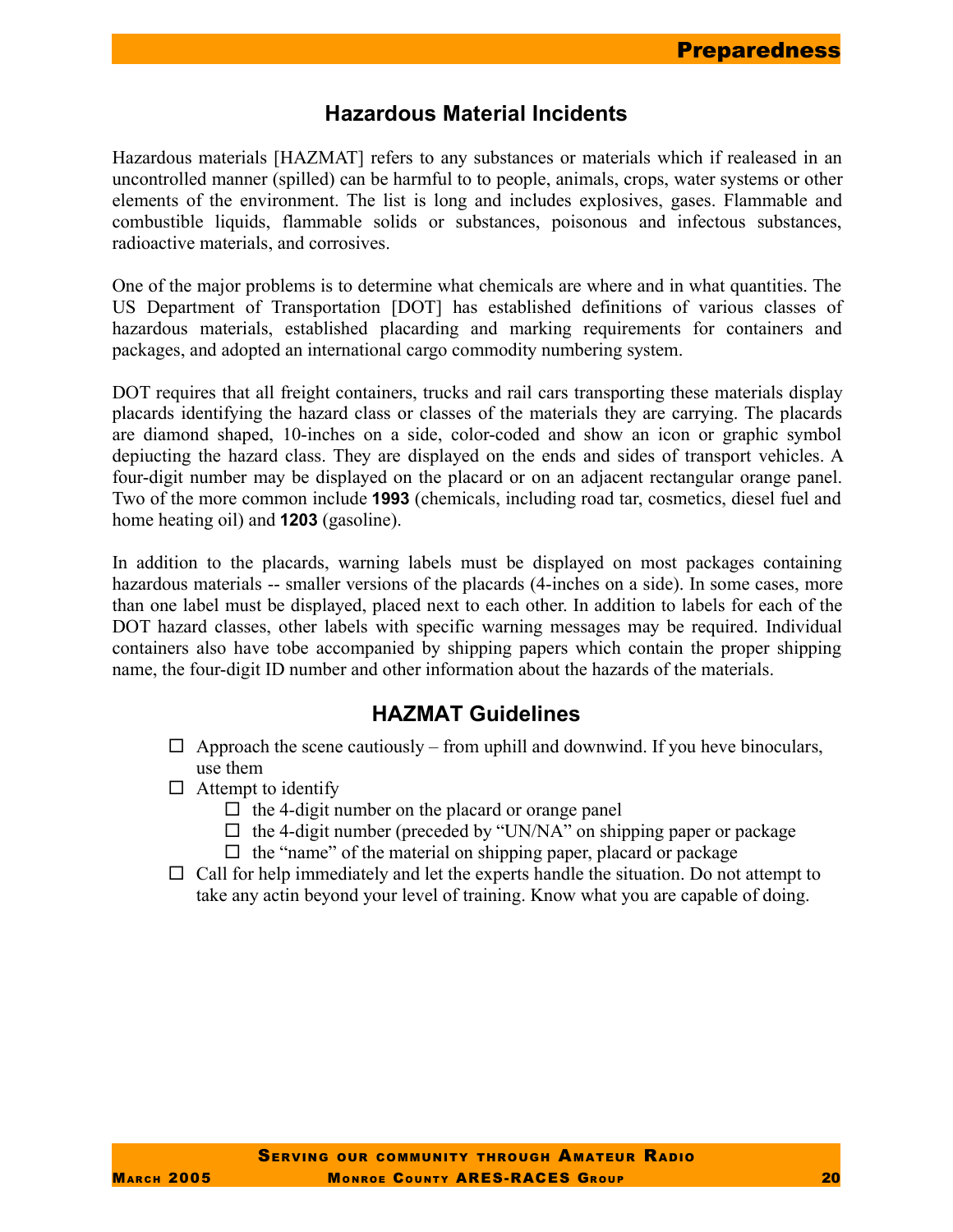# The Ready Kit

# **Basic Deployment Equipment**

When responding to an emergency event, or even a training exercise, there is a minimum set of equipment and personal gear that should taken along to get the job done:

- $\Box$  2m HT (Multi-band HTs should have 70cm TxRx and wide-band receive capability)
- $\Box$  Appropriate portable/mobile gain antenna, connections and adapters
- $\Box$  Earphone and/or speaker mic
- $\square$  Extra batteries and auxiliary power adapters
- $\Box$  Pencil (or pen) and paper (including logging sheets)
- $\Box$  An appropriate map of the locale
- $\Box$  Identification:

Laminated wallet-size copy of the FCC amateur operator/station license ARES and/or RACES photo ID card

Participating agency (or Emergency Management) ID card(s) -- if member

Communications and/or EMA Emergency vehicles sign(s)

 $\Box$  Appropriate clothing, sunscreen, insect repellant, camp stool or folding chair, food and water.

The majority of these items should be kept in a *Ready Kit*, stored to be picked up on the way out the door for deployment. Consider items from the following list for inclusion in the Ready-Kit, designed to allow field deployment for up to 72-hours.

- **Power** The 72-hour kit should have several sources of power with extra charged battery packs and an alkaline dry cell pack for HTs. Larger ampere batteries are required for mobile VHF/UHF radios. Gel cell or deep-cycle marine batteries are good sources of battery power, and must be kept charged and ready to go. Have alternate means available to charge batteries during the emergency. Smaller batteries can be charged from other larger batteries. Consider a solar charging device. Operators might have access to a power generator that can be in place of the normal electrical lines. Have more battery capacity than normally needed. Be able to connect radios to different power sources with appropriate adapters.
- **Antennas and Feedline** Operators should expect to need a gain antenna for each HT, as well as additional gain antenna that can be used on either an HT or a mobile rig. The extra antenna might be needed by another operator, or the first antenna might break. For VHF/UHF, a TV twin lead J-pole is an inexpensive and very compact antenna. Have several lengths of coax, totaling at least 50 feet and with barrel connectors to extend length.
- **Personal** Include staples: water, or a reliable water filtration and purification system, enough food for three days, eating utensils, a drinking cup and, if needed, a way to cook the food. Sunscreen (lotions, lip balm), insect repellant, and a folding stool or chair could be important for even the shortest call-out. Shelter is also important. An RV or pickup conversion is more comfortable than car seats or a tent, but resources and the disaster conditions may determine what is possible. Have several different plans for shelter. Light is psychologically important during an emergency. Have several light sources available. Consider battery-powered and/or propane/gasoline-fueled lanterns in addition to flashlights.